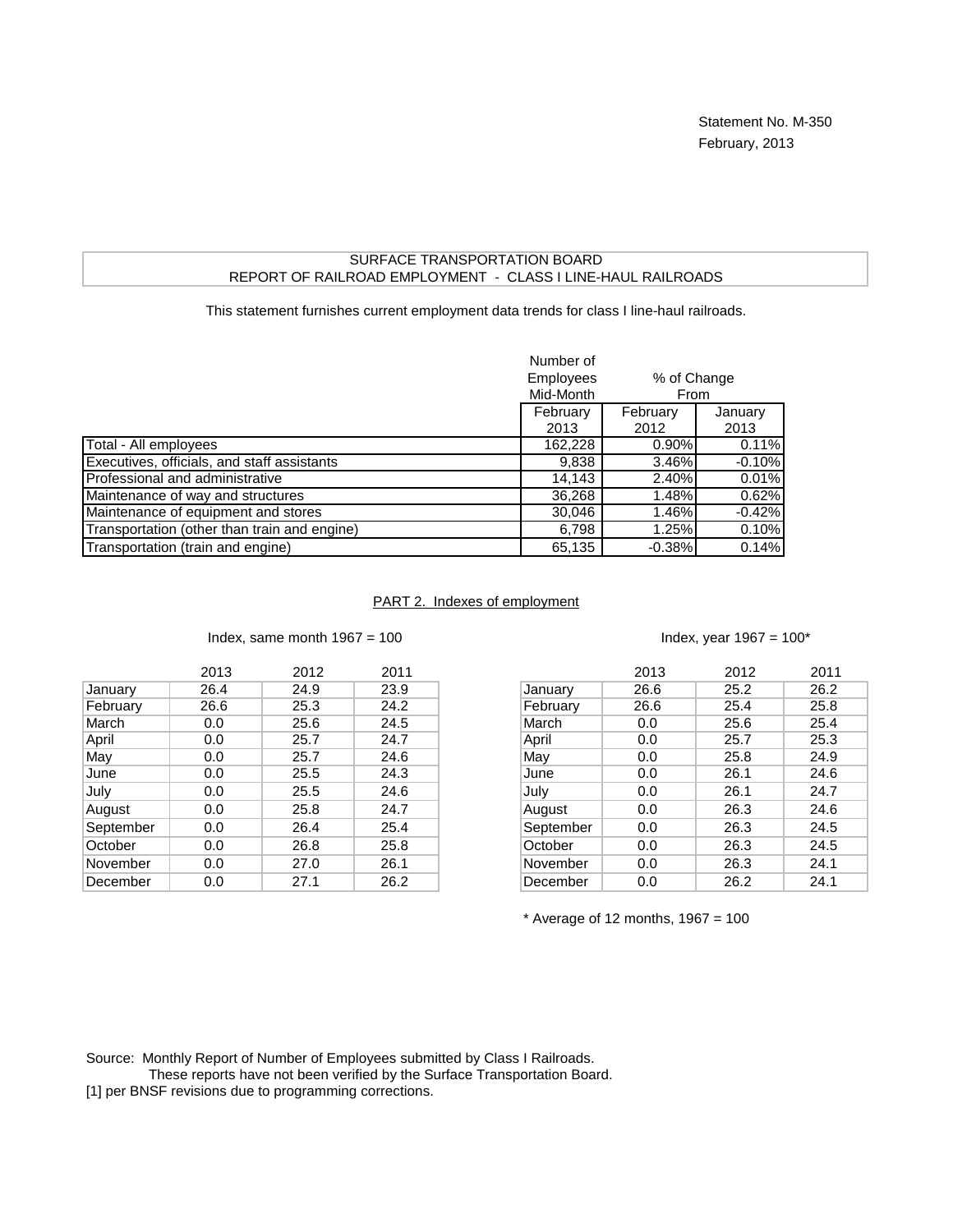EMPLOYEES BY COMPANY AND JOB DESCRIPTION

| <b>CARRIER</b><br>February, 2013 |        | Executives,<br>Officials, and<br><b>Staff</b><br><b>Assistants</b><br>L100 | <b>Professional and</b><br><b>Administrative</b><br>L 200 | Way and<br><b>Structures</b><br>L 300 | <b>Maintenance of Maintenance of</b><br><b>Equipment and</b><br><b>Stores</b><br>L 400 | <b>Transportation</b><br>(Other Than Train<br>& Engine)<br>L500 | <b>Transportation</b><br>(Train & Engine)<br>L600 | Total<br>TOTAL |
|----------------------------------|--------|----------------------------------------------------------------------------|-----------------------------------------------------------|---------------------------------------|----------------------------------------------------------------------------------------|-----------------------------------------------------------------|---------------------------------------------------|----------------|
| <b>BNSF</b>                      | 130500 | 1.801                                                                      | 3.901                                                     | 8.355                                 | 7.509                                                                                  | 1.761                                                           | 17.809                                            | 41,136         |
| CSX                              | 121500 | 1.358                                                                      | 3.393                                                     | 6.515                                 | 5.244                                                                                  | 1,634                                                           | 10,657                                            | 28,801         |
| CN/GTW                           | 114900 | 339                                                                        | 611                                                       | 1.806                                 | 847                                                                                    | 397                                                             | 2,470                                             | 6,470          |
|                                  |        | (Includes all CN US Operations)                                            |                                                           |                                       |                                                                                        |                                                                 |                                                   |                |
| KCS                              | 134500 | 273                                                                        | 393                                                       | 509                                   | 383                                                                                    | 79                                                              | 1.263                                             | 2,900          |
| NS.                              | 117100 | 1.919                                                                      | 2.605                                                     | 6.389                                 | 6,108                                                                                  | 1,401                                                           | 11.561                                            | 29,983         |
| <b>SOO</b>                       | 137700 | 300                                                                        | 309                                                       | 1.045                                 | 573                                                                                    | <b>220</b>                                                      | 1.562                                             | 4,009          |
| UP                               | 139400 | 3.848                                                                      | 2.931                                                     | 11.649                                | 9.382                                                                                  | 1,306                                                           | <u>19.813</u>                                     | 48,929         |
| <b>TOTAL</b>                     |        | 9,838                                                                      | 14,143                                                    | 36,268                                | 30,046                                                                                 | 6,798                                                           | 65,135                                            | 162,228        |
| <b>NRPC</b>                      | 103000 | 1,408                                                                      | 4,863                                                     | 2,821                                 | 4,930                                                                                  | 2,865                                                           | 3,383                                             | 20,270         |

|              | February      | February | January       | % Change                  |                         |  |
|--------------|---------------|----------|---------------|---------------------------|-------------------------|--|
|              | 2013          | 2012     | 2013          | Year                      | Month                   |  |
| L 100        | 9,838         | 9,509    | 9,848         | 3.46%                     | $-0.10%$                |  |
| L200         | 14,143        | 13,811   | 14,142        | 2.40%                     | 0.01%                   |  |
| L 300        | 36,268        | 35,740   | 36,046        | 1.48%                     | 0.62%                   |  |
| L 400        | 30,046        | 29,614   | 30,174        | 1.46%                     | $-0.42%$                |  |
| L500         | 6,798         | 6,714    | 6,791         | 1.25%                     | 0.10%                   |  |
| L600         | 65,135        | 65,386   | 65,042        | $-0.38%$                  | 0.14%                   |  |
| <b>TOTAL</b> | 162,228       | 160,774  | 162,043       | 0.90%                     | 0.11%                   |  |
|              | 1967          |          | 2013          | Ratio                     | Ratio                   |  |
|              | <b>Months</b> |          | <b>Months</b> | Corresp.<br><b>Months</b> | Average<br><b>Month</b> |  |
| January      | 614,766       |          | 162,043       | 26.4                      | 26.6                    |  |
| February     | 610,335       |          | 162,228       | 26.6                      | 26.6                    |  |
| March        | 608,751       |          | 0             | 0.0                       | 0.0                     |  |
| April        | 611,136       |          | 0             | 0.0                       | 0.0                     |  |
| May          | 613,824       |          | $\pmb{0}$     | 0.0                       | 0.0                     |  |
| June         | 624,153       |          | $\pmb{0}$     | 0.0                       | 0.0                     |  |
| July         | 623,096       |          | $\pmb{0}$     | 0.0                       | 0.0                     |  |
| August       | 619,419       |          | $\pmb{0}$     | 0.0                       | 0.0                     |  |
| September    | 606,714       |          | $\mathbf 0$   | 0.0                       | 0.0                     |  |
| October      | 597,271       |          | $\pmb{0}$     | 0.0                       | 0.0                     |  |
| November     | 593,568       |          | $\pmb{0}$     | 0.0                       | 0.0                     |  |
| December     | 590,100       |          | 0             | 0.0                       | 0.0                     |  |

These reports have not been verified by the Surface Transportation Board.